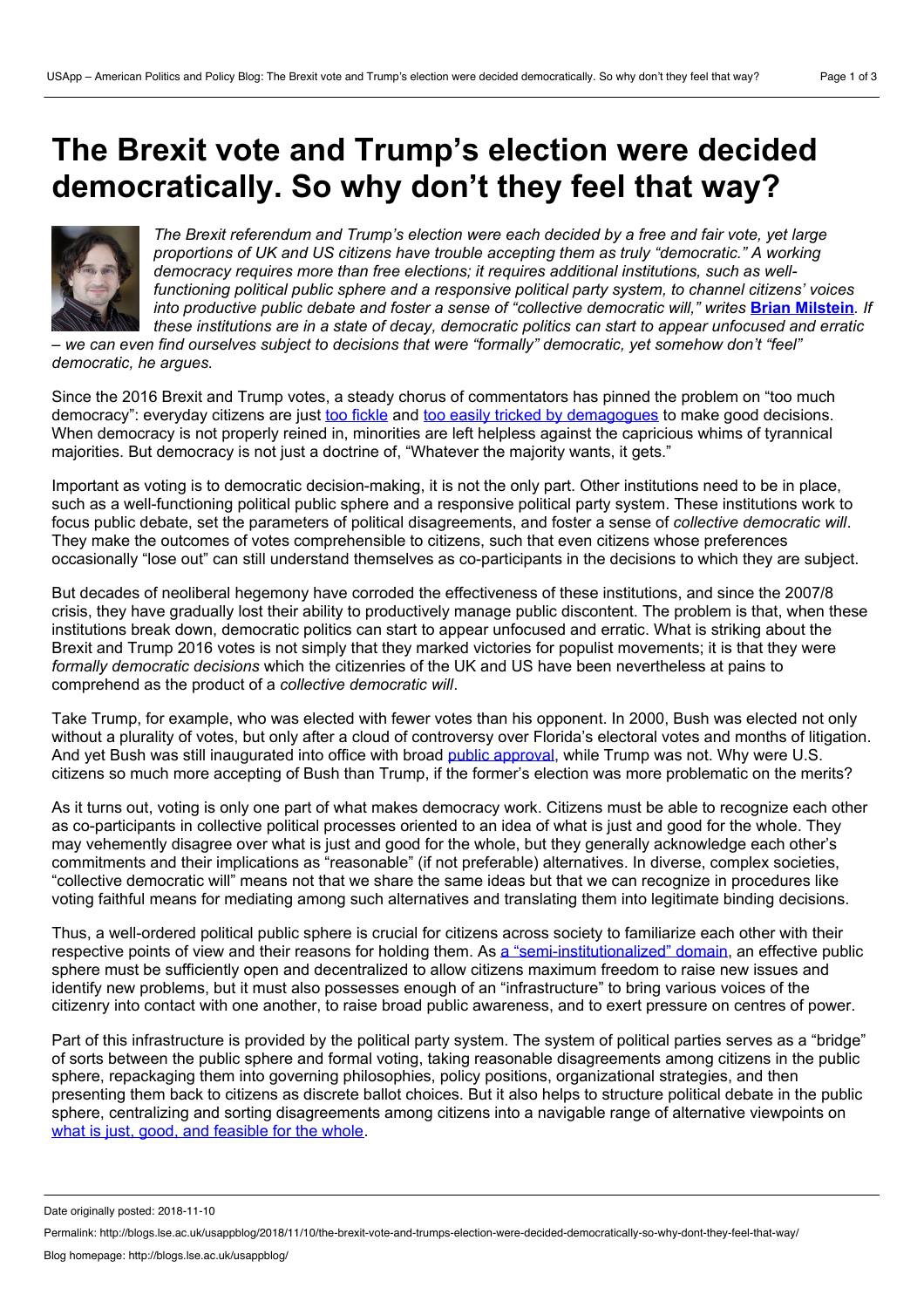There is a catch here, however, because party systems tend also to foster a form of political hegemony, presenting itself and the major parties it comprises as exhausting the full range of reasonable alternatives. In normal politics, only that which one or more of the mainstream parties is willing to consider truly counts as "reasonable"; that which none of the parties would consider may be branded "extreme," "fringe," "pie in the sky," or otherwise unviable.

This is a good thing, for it prevents certain kinds of extreme positions (e.g., violent or fascist) from taking hold in the mainstream political debate. But it also allows the possibility for party systems to take on ["cartel"-like](https://doi.org/10.1017/S1537592709991782) behaviours, disempowering or dismissing as "unreasonable" otherwise viable alternatives from the wide public debate when they conflict with the strategic agendas of party leaders and elites.

The cartel-like [evacuation](https://www.versobooks.com/books/1447-ruling-the-void) from public debate of social and economic [questions](https://www.wiley.com/en-us/Capitalism%3A+A+Conversation+in+Critical+Theory-p-9780745671567) by major [parties](https://www.wiley.com/en-us/Post+Democracy-p-9780745633152) in the [U.S.](https://johnhalle.com/adolph-reed-on-the-packaging-and-selling-of-the-obama-brand/) and [Europe](https://www.theguardian.com/politics/2003/aug/06/society.labour) has been widely noted, alongside [accelerating](https://www.versobooks.com/blogs/2943-wolfgang-streeck-a-problem-with-democracy) inequality and the increasing [influence](https://www.washingtonpost.com/news/monkey-cage/wp/2016/05/23/critics-challenge-our-portrait-of-americas-political-inequality-heres-5-ways-they-are-wrong/?noredirect=on&utm_term=.cce5496fa01c) of elites on politics at the expense of citizens. Parties cover for this narrowing of the political realm by redirecting public attention to cultural issues, personal scandals, and appeals to emotion and even prejudice, all the while upholding the narrative that they represent the only reasonable alternatives. Playing off of the market character of mass media, party elites appeal to the sensationalist impulses of commercial journalism to keep debate at a superficial level and discourage engagement with uncomfortable topics.



**Creative [Commons](https://en.wikipedia.org/wiki/en:Creative_Commons) [Attribution](https://creativecommons.org/licenses/by/2.0/deed.en) 2.0 Generic.**

**Image by The [Prophet](https://www.flickr.com/people/53234844@N00),**

Some believed the 2007/8 financial crisis, with its protracted aftermath, might finally shatter the hegemony of an ossified neoliberal establishment, initiating a kind of "[legitimation](https://www.penguinrandomhouse.com/books/204054/legitimation-crisis-by-jurgen-habermas/9780807015216/) crisis" that re-opens the bounds of political discourse, reenergizing the public sphere and paving the way for new ideas and new kinds of leaders. And it did unmoor the hegemony [established](https://americanaffairsjournal.org/2017/11/progressive-neoliberalism-trump-beyond/) parties previously held over public debate.

But the needed expansion of debate still required a sufficiently amenable public sphere. Instead, the increasing [concentration](http://www.lse.ac.uk/media@lse/research/mediaWorkingPapers/pdf/EWP18.pdf) of media platforms under a handful of corporate conglomerates combines with, among other things: a [marketized](https://onlinelibrary.wiley.com/doi/abs/10.1111/j.1468-2885.2006.00280.x) media culture that thrives on scandal and drama as opposed to complex policy debate; increasing political activism on the part of media owners and corporate advertisers; and a culture of political journalism where success and prestige depends on "access" to—and thus the goodwill of—established elites. Disenchanted as citizens may be with the established order of things, the public sphere remains excessively resistant to inputs that diverge from it.

Date originally posted: 2018-11-10

Permalink: http://blogs.lse.ac.uk/usappblog/2018/11/10/the-brexit-vote-and-trumps-election-were-decided-democratically-so-why-dont-they-feel-that-way/